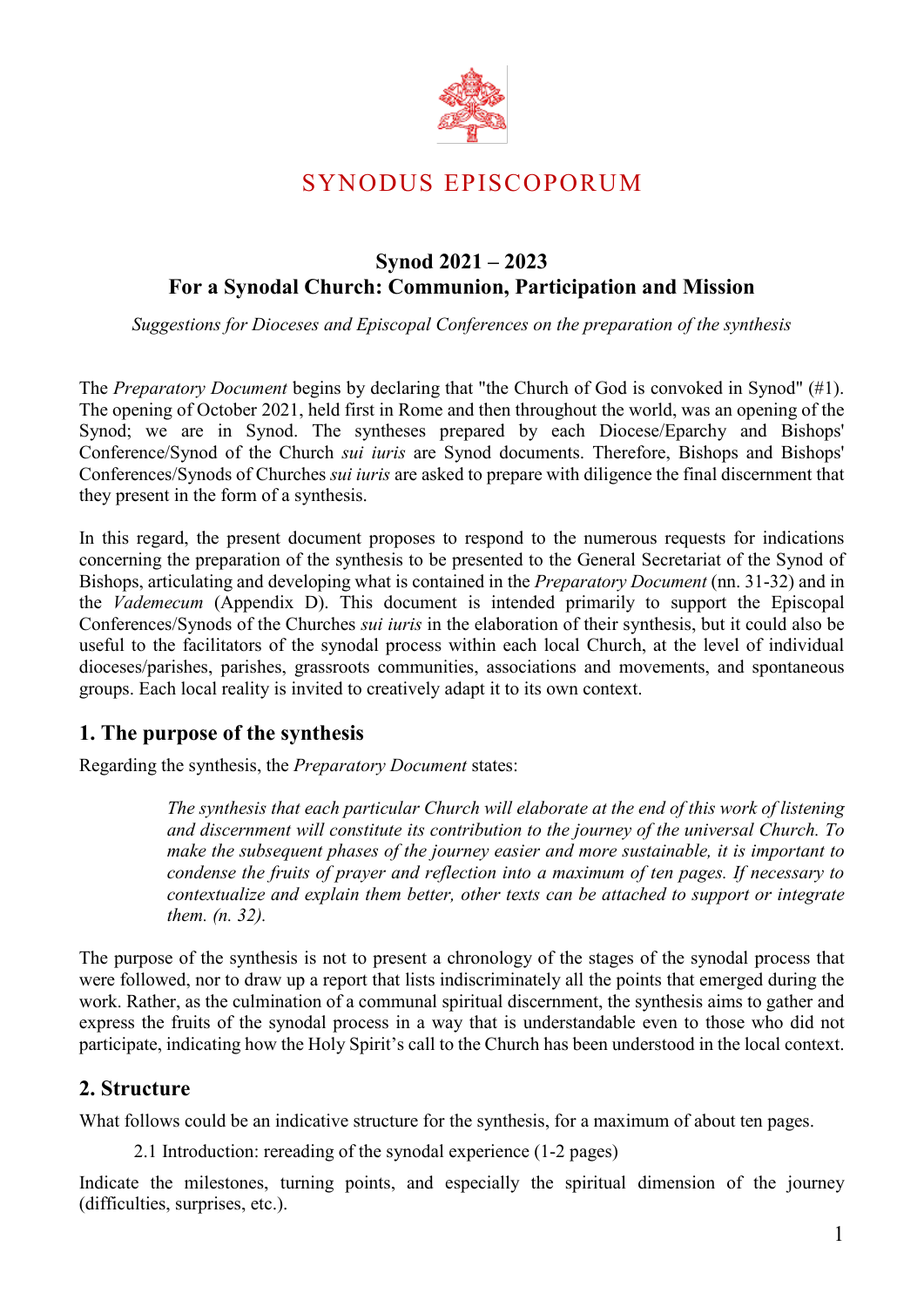2.2 Body of the synthesis: discernment of the collected contributions (6-7 pages)

This part of the synthesis articulates the response to the fundamental question of the synodal process (cf. *Preparatory Document*, n. 26), considering the thematic questions (cf. ibid., n. 30, and *Vademecum*, n. 5.3) and highlighting the principle fruits of a discernment carried out during the synodal process.

2.3 Conclusions: next steps (1-2 pages)

The conclusion could indicate the steps to be taken in response to that which was recognized as the call (or the calls) of the Holy Spirit, highlighting in particular those points regarding which it is considered important to solicit the further discernment of the Church.

2.4 Appendices

It might be useful to include an overview of the local context, with some key facts and statistics, as a background against which to place the content of the synthesis. Equally helpful may be some testimonies, quotes or stories from the participants, which preserve the originality of their way of expressing themselves and better enable one to realize the spiritual and emotional dimension of the experience. In any case, the appendices, which are not obligatory, only offer additional information. The synthesis should contain all the essential information regarding the path taken and its fruits, and therefore information regarding the contribution that each particular Church makes to the synodal path of the universal Church.

## **3. Preparation**

Some cautions may be helpful in preparing for the synthesis process.

3.1 Gathering materials

It should be clearly established how and within what time frame the contributions are to be presented, organized and stored, and a strategy for handling a large volume of documents should be identified. Quantitative (e.g., structured questionnaires) or qualitative (e.g., interviews, focus groups, etc.) survey reports or expert contributions may be helpful in supplementing the contributions of synodical groups as a matter of discernment.

3.2 Choice of drafting group

From a synodal perspective, it makes sense for a group to draft the synthesis, in which it might be appropriate to involve the synod team. Other members of the drafting group could be chosen based on their condition (age, sex, state of life), geographical or cultural origin, experience and/or competence in different fields (sacred sciences, human and social sciences, textual editing, etc.), with particular attention to the presence of people capable of listening to and understanding the voice of minorities, the poor and the excluded. Similarly, it will be important to ensure the presence of a smaller core group (e.g., 2-3 people) with expertise in writing, to whom the task of drafting can be materially entrusted.

3.3 Identification of the working method

Once the drafting group is formed, it should be clarified who will oversee the guiding of its work and how decisions will be made in case of disagreement. If the group is large, it may be helpful to have a small *ad hoc* committee to resolve disputes. In addition, the method by which the group will carry out its task should be clarified, indicating the different steps to arrive at the final text and the time frame for its delivery. Some computer tools (e.g., keyword tagging software or word clouding programs) can help in the analysis of the collected materials; however, they cannot replace the work of rereading and synthesis in light of the faith that must underpin the development of the final text. The Bishops are responsible for the synodal process at the various levels (diocesan, national, etc.). Therefore, even with the necessary involvement of the drafting group, the Bishops exercise their responsibility to guide discernment by determining the modalities of elaboration, discussion and approval of the text.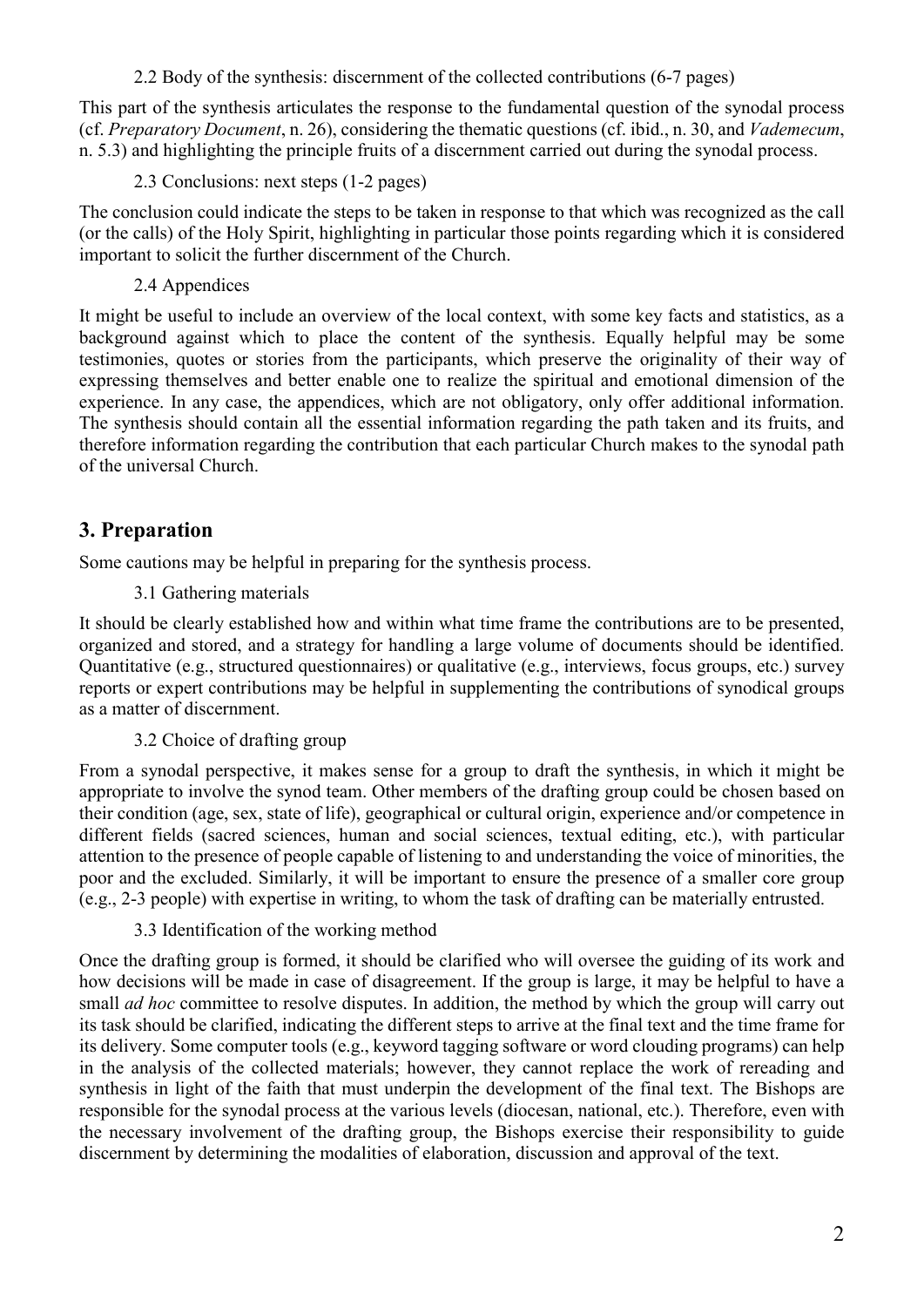## **4. The drafting process**

Based on the methodology followed for the assemblies of the Synod of Bishops and other synodal processes, some steps are suggested, recommending that they be adapted to local cultures and contexts.

#### 4.1 Reading the contributions received

The reading of the materials collected should be carried out in an atmosphere of prayer and discernment, keeping in mind the context and culture from which they come. Starting from their own experience and expertise, those who participate in this phase try to identify the following in the materials they read:

- What interesting, innovative, enlightening elements emerge with respect to the question guiding the synodal journey?
- What obstacles, difficulties or concerns are pointed out? What causes are indicated?

As the work proceeds, attention should be paid to:

- common trends on which some consensus (not necessarily unanimous);
- discordant points of view and voices that are "out of tune" or marginal, which highlight differences within the People of God; it is fundamental not to lose track of them, because the process of discernment could recognize them as prophetic voices that indicate what the Spirit is asking of the Church.

#### 4.2 Identifying Key Points

The work of reading with the method just described will make it possible to identify a certain number of pivotal points: sets of intuitions and questions around which it is possible to aggregate a certain number of elements that emerged from the reading, highlighting the relationships that link them. Each member of the drafting group can be invited to write a brief report highlighting the pivotal points he or she found. The method of spiritual conversation can be useful in sharing the fruit of individual work and forming a consensus.

#### 4.3 Drafting the text

The articulation of the main points that emerged will help to set the structure of the body of the synthesis. This will be followed by the drafting of a first draft, to be entrusted to the group of people more experienced in drafting, as indicated in n. 3.2. This draft will be refined through contributions from other members of the drafting group, until it is agreed together that the richness present in the collected contributions is adequately represented in the text.

This work does not aim to reset differences or to harmonize voices from outside in an artificial way: conflicts, tensions and difficult questions may legitimately be present both in the collected contributions and among the members of the drafting group. A synodal approach will seek to identify in what direction it is possible to walk together while discerning what seems to come from God. If this is not possible, the tensions can be indicated in the synthesis as they arose. Finally, it may be interesting to preserve local flavor or meaningful formulations through direct quotes from the voices of participants in the synodical process or from the materials collected.

#### 4.4 Feedback and Amendments

Once the work of the drafting group is finished, it would be good to find a way to submit the text (confidentially) to a few of those persons who participated in the synodal process, beginning with those who are responsible for it, in order to gather their feedback and modify the text where it seems appropriate.

An Episcopal Conference/Synod of the Church *sui iuris* or a Diocese/Eparchy might feel called to live this phase by returning, in some way, the draft synthesis to the People of God to receive further feedback and other suggestions. This further consultation could strengthen the synthesis and lay the groundwork